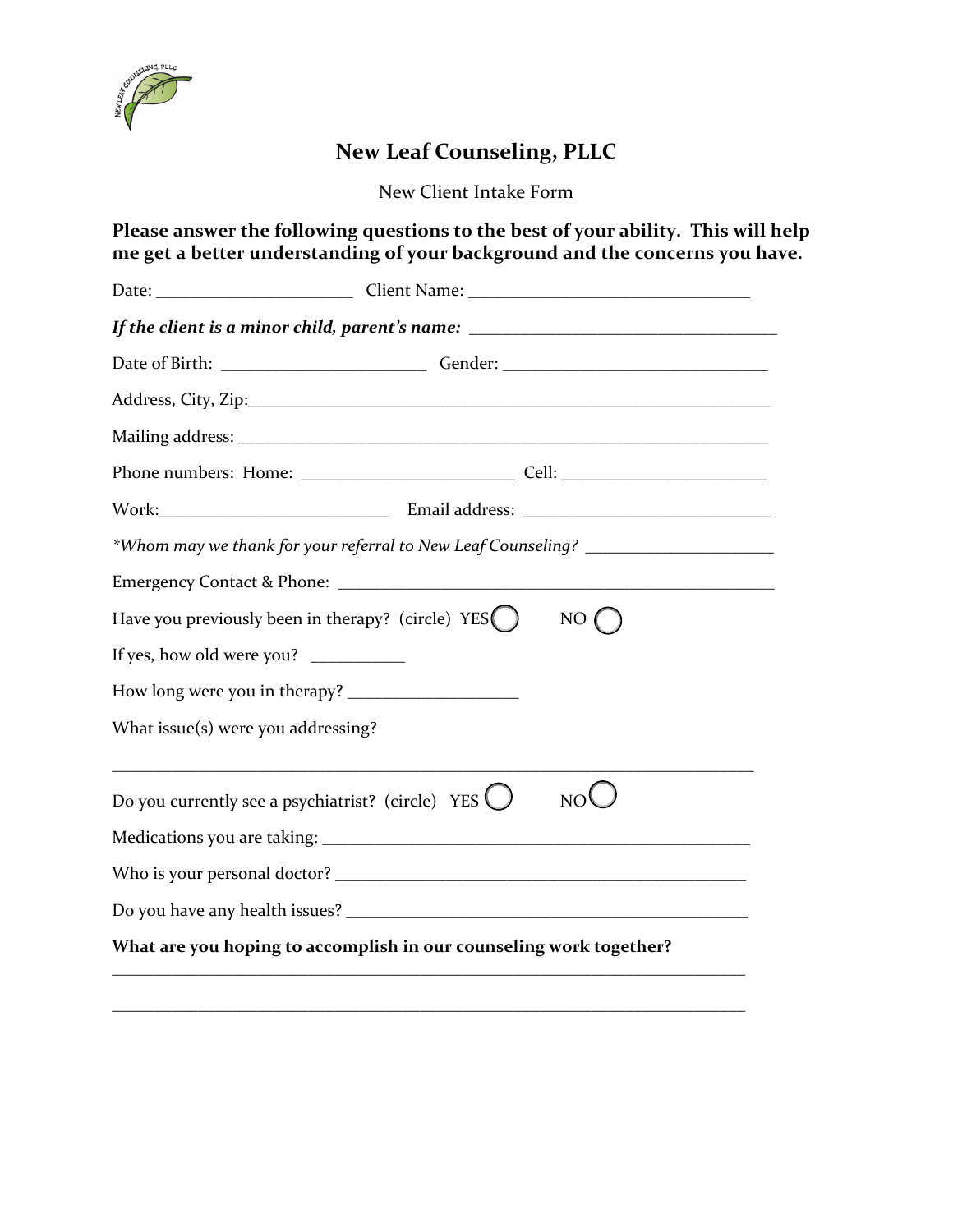

**New Leaf Counseling, PLLC** Informed Consent for Psychotherapy

Client:\_\_\_\_\_\_\_\_\_\_\_\_\_\_\_\_\_\_\_\_\_\_\_\_\_\_\_\_\_\_\_\_\_\_\_\_\_\_\_\_\_\_\_\_\_\_\_\_\_\_\_\_\_\_\_\_

### Risks and Benefits of Therapy

**By signing below, I understand that** psychotherapy involves identifying goals for change in individuals, a couple, or a family system and working toward those goals through a therapeutic relationship. I understand that we will review goals about every ten sessions. I agree to communicate with my therapist about my progress and concerns. I know that with therapy, I may have thoughts or feelings that are uncomfortable and/or negative. I voluntarily enter into this agreement for therapy with New Leaf Counseling, PLLC and my assigned therapist. I agree to accept psychotherapy and counseling services from the assigned provider. I understand that no promises have been made to me in connection with therapy services. My questions about therapy have been answered satisfactorily. I understand that I may stop my treatment with this therapist at any time. I will, however, be responsible for paying for services I have already received.

Our therapists' work is to provide *effective* and *ethical* mental health treatment. Ethical treatment means therapists must provide a safe space where the client can feel open to express any feelings. Therapists must avoid situations where we serve in any other role to the client besides therapist, and this goes for children and adult clients. For example, we will not participate in custody disputes or make recommendations as to custody or visitation because it would be harmful to the therapeutic relationship with the child. **Our therapists do not participate in legal matters related to clients.** If our therapists are ordered to do work regarding legal matters including writing reports, making phone calls, or attending court, we will charge the client an hourly rate of \$150 for these services, and this cannot be billed to insurance.

#### Confidentiality

**By signing below, I understand that** all communication between the client and therapist will be held in confidence and will not be revealed to anyone outside of this office unless I give written authorization to release the information. I understand that my therapist may seek professional consultation about my case and that in doing so, my therapist will make every effort to consult in a way that protects my identity from being revealed. There are legal and ethical exceptions to confidentiality, however, which require that the therapist take responsible action. These limits apply:

- 1. When there is a clear and present danger of harm to yourself or another person.
- 2. In the case of apparent child abuse or abuse of a disabled or dependent adult.
- 3. In the event of a court order for information.

Insurance companies and other third party payers may also access information they request regarding therapy services for a covered individual.

**\*\*By signing below, I acknowledge that I have read and understand the above information.**

| Signature:              | Date: |
|-------------------------|-------|
|                         |       |
| Relationship to Client: |       |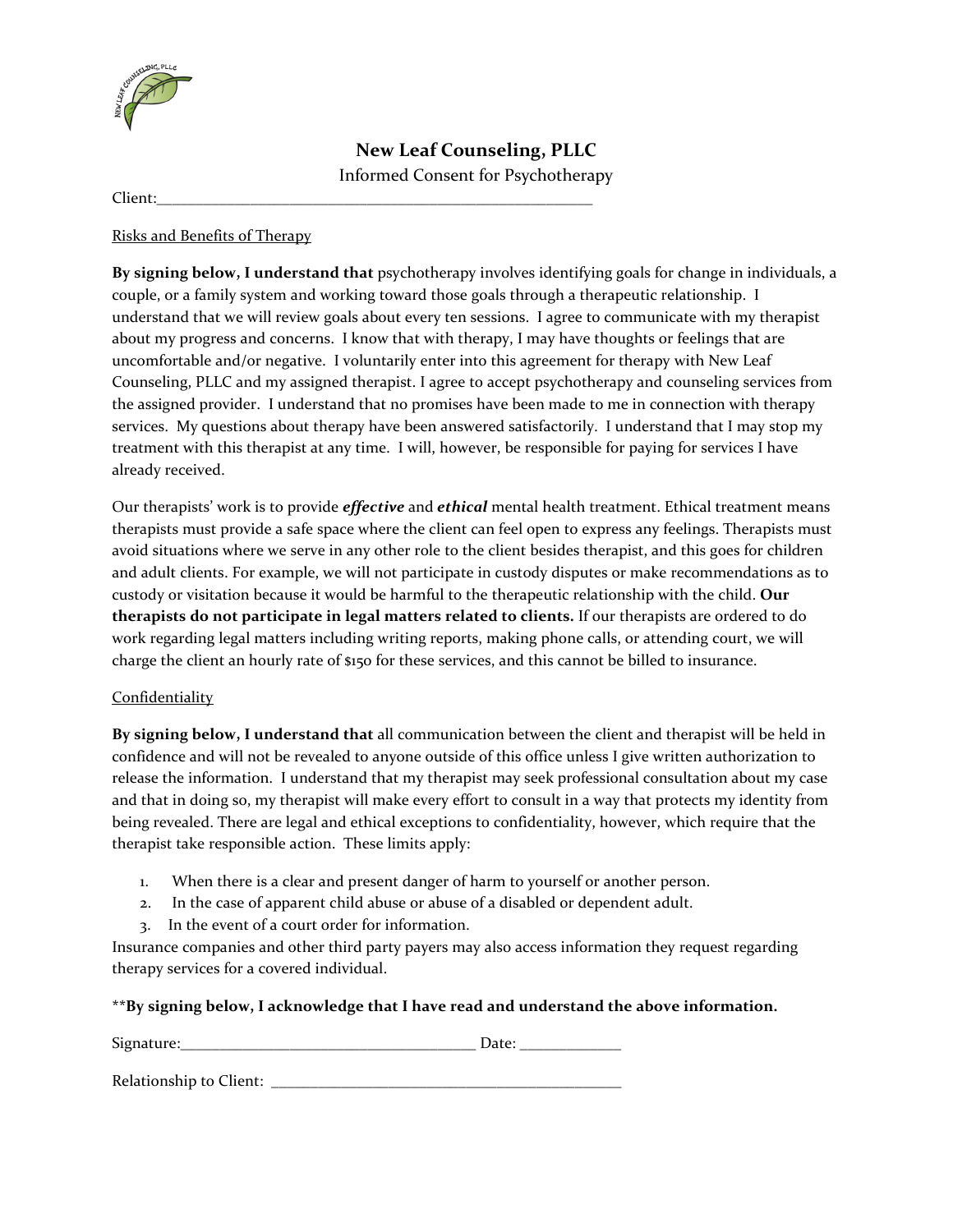

# **New Leaf Counseling, PLLC**

Patient Rights and HIPAA Privacy Information

## **Client's Name: \_\_\_\_\_\_\_\_\_\_\_\_\_\_\_\_\_\_\_\_\_\_\_\_\_\_\_\_\_\_\_\_\_\_\_\_\_\_\_\_\_\_\_\_\_\_\_\_\_\_\_\_\_\_\_\_\_**

### Client's Rights

New Leaf Counseling is legally required by HIPAA to maintain the privacy of your protected health information. You have the right to ask for a copy of information that is transmitted about your care as authorized by your signed release of information. You have the right to cancel a release of information by writing to New Counseling, 910 23<sup>rd</sup> Ave, Suite 100, Coralville, IA 52241. You have the right to request treatment note summaries. You have a right to notice of any privacy breaches, and a right to restrict disclosures of protected health information if you are self-paying. You have a right to opt out of any fundraising communications (*not applicable at this office*). You have the right to address a complaint about New Leaf's HIPAA privacy policies by writing to New Leaf Counseling. You may address written requests, inquiries, or complaints to Annika Ross, LISW. More information about HIPAA can be found online at www.hhs.gov. You have a right to a copy of this notice if you wish.

### Care of Children

If you are the parent or guardian of a child who is a therapy client here, New Leaf Counseling requests that you do not ask to see notes about your child's care. This is to ensure the success of therapeutic relationship and to ensure the child's trust. If you consult with the assigned therapist about your child's progress, please know that your therapist may share that information with the child as a part of treatment. If a minor reveals to us that he/she is thinking seriously about killing or seriously injuring himself/herself, we will discuss this with the parents/guardians.

#### Use and Disclosure of Protected Health Information

We keep your protected health information confidential unless you have authorized disclosure through a signed release of information or disclosure is required by law. Protected health information is disclosed for purposes of filing claims for your health insurance. **If we learn of suspected or alleged abuse of a child, dependent, or disabled adult disclosure to the appropriate state agency is required.** If we believe a client is threatening serious bodily harm to another individual, we must disclose information to protect the individual from harm. If we suspect a client is at serious risk of harming himself or herself, we may advise hospitalization of him or her and/or contact family members or listed emergency contacts. We may occasionally seek the consultation of a professional about a case. If consultation is done, every effort is made to protect the client's identity. We may have to violate confidentiality in the event of non-payment, in the use of collections procedures.

*By signing, I acknowledge that I understand and agree to the HIPAA policies of New Leaf Counseling, PLLC.*

| <b>Client/Parent Signature:</b> | Date: |  |  |
|---------------------------------|-------|--|--|
| Witness Signature:              | Date: |  |  |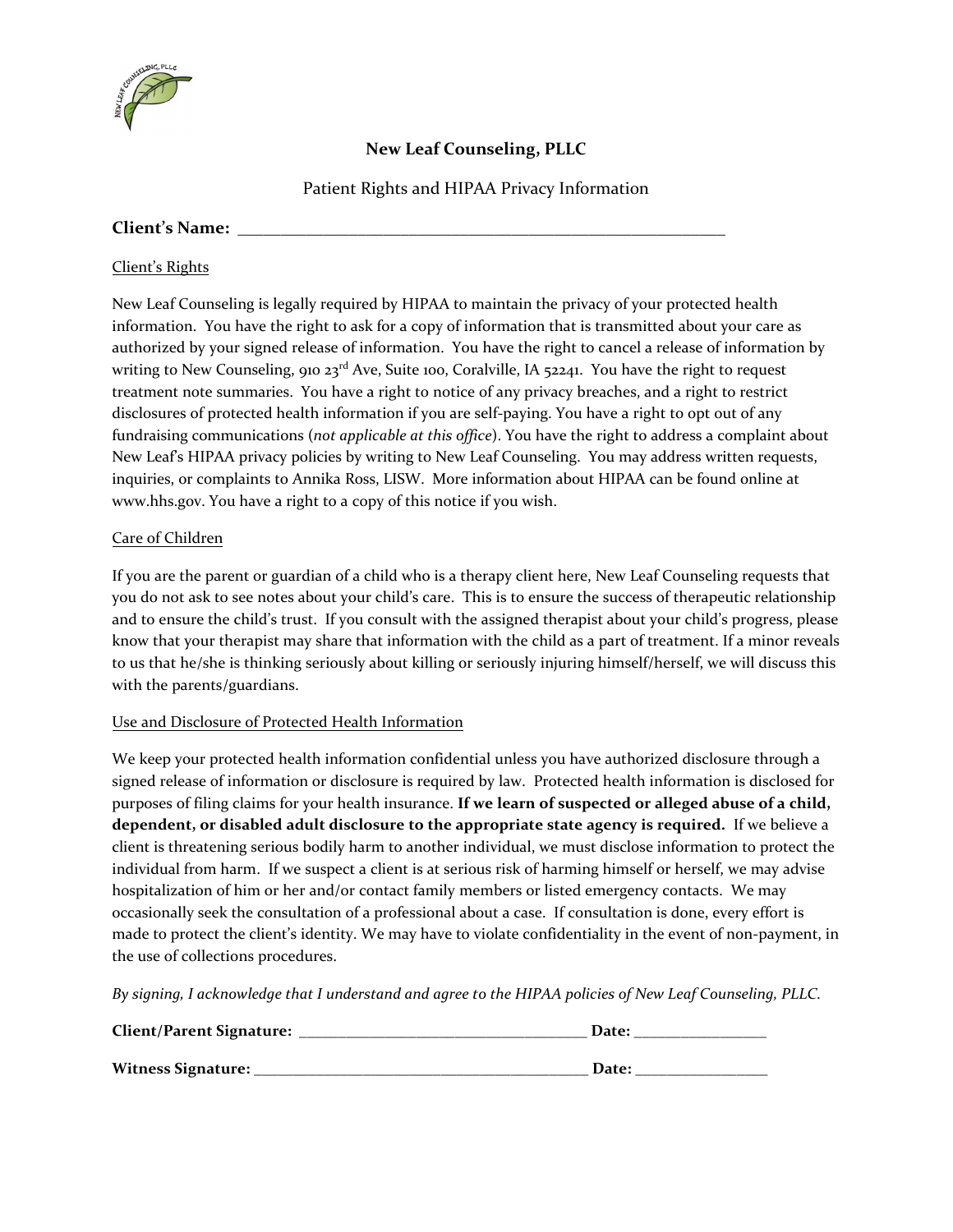

## **New Leaf Counseling**

Informed Consent for Electronic Communications and Telehealth Services

Client Name:

### **Confidentiality Considerations Regarding Online Communication**

Electronic communication with a therapist, including email and teletherapy (online therapy through a HIPAA-compliant videoconferencing platform), comes with certain inherent risks. While we take great precautions to protect the privacy of our clients while communicating online, we also understand that there is always a risk that online communication may not be secure, and we encourage clients to remember this as they communicate with us. Because we value the privacy of your protected health communication, our therapists limit their contact with clients by email as much as possible. When email is an appropriate and necessary form of communication and when protected health information or PHI is being transmitted, we use an encrypted email service to protect your health information. For our teletherapy services, we currently use a platform called We Counsel.

### **Risks and Benefits of Teletherapy**

Teletherapy has similar benefits to face-to-face psychotherapy appointments, and can support the work done in the therapy office, where appropriate. The same policies regarding treatment, confidentiality and ethics apply to teletherapy as those that apply to face-to-face psychotherapy services. Please read the "Informed Consent for Psychotherapy" document in this packet to review this information.

Our therapists use an online videoconferencing platform called We Counsel to provide teletherapy sessions to client. This is a HIPAA compliant service. **It is important that clients ensure the privacy of teletherapy sessions by choosing a space where only the client and other pre-determined participants are present, and others can not walk in on or hear the session**. To participate in teletherapy, your computer will need a webcam and microphone, or you can use your Smartphone if you wish.

#### *By signing below, you indicate the following:*

You indicate that you understand New Leaf's email and electronic services policies, and that you voluntarily accept teletherapy services with your assigned therapist. By signing, you are indicating that no promises regarding outcomes have been made to you in connection with teletherapy services, and that you understand the risks and benefits of these services. You are indicating that any questions you have about teletherapy have been answered. You understand that you may stop teletherapy treatment with your therapist at any time. You will, however, be responsible for paying for services you have already received.

## **\*\*By signing below, I acknowledge that I have read and understand the above information, and agree to the statements described above.**

| Signature:              | Date: |
|-------------------------|-------|
| Relationship to Client: |       |
|                         |       |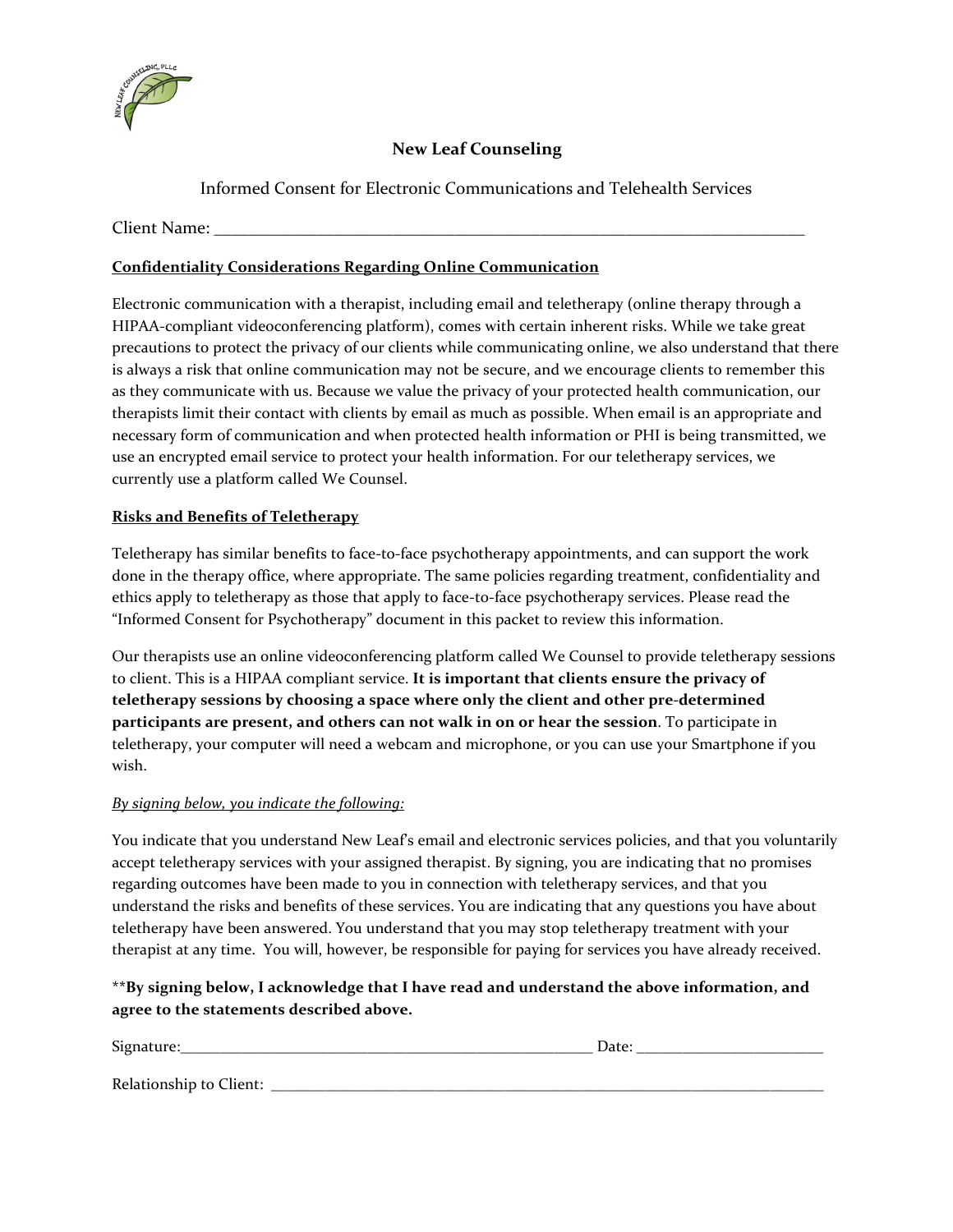

## **New Leaf Counseling, PLLC**

Annika Ross, LISW Tara Wilford, LISW Matt Reinert, LISW

**Client Name: \_\_\_\_\_\_\_\_\_\_\_\_\_\_\_\_\_\_\_\_\_\_\_\_\_\_\_\_\_\_\_\_\_\_\_\_\_\_\_\_\_\_\_\_\_**

**Primary Insured's name (who is the policy owner):** 

*\*If someone other than the client is the primary insured, please indicate the following:*

**\_\_\_\_\_\_\_\_\_\_\_\_\_\_\_\_\_\_\_\_\_\_\_\_\_\_\_\_\_\_\_\_\_\_\_\_\_\_\_\_\_\_\_\_\_\_\_\_\_\_\_\_\_\_\_\_\_\_\_\_\_\_**

*Primary insured's birthdate:\_\_\_\_\_\_\_\_\_\_\_\_\_ His/her phone: \_\_\_\_\_\_\_\_\_\_\_\_\_\_\_\_\_\_\_*

*His/her employer: \_\_\_\_\_\_\_\_\_\_\_\_\_\_\_\_\_\_\_\_\_\_\_\_\_\_\_*

*His/her address: \_\_\_\_\_\_\_\_\_\_\_\_\_\_\_\_\_\_\_\_\_\_\_\_\_\_\_\_\_\_\_\_\_\_\_\_\_\_\_\_\_\_\_\_* 

## **Payment Policies**

New Leaf Counseling accepts some **private insurance** and **full-fee** payment plans. \*\*\***Please note we will process insurance claims through one company only.** If you want to submit secondary claims yourself (if you have two insurance plans), we are happy to provide "super bills" and you can submit secondary claims on your own.

Payment, including co-payment, must be made at **each** session. You are welcome to pay by cash or check. However, **a credit or debit card is required for every client**. This is to be used in the case of no-shows, if you prefer to pay by debit or credit card, or if you cannot pay your co-payment in session (e.g. you forgot your cash or check). **For many clients, we never have to charge the card, but this is a necessary safeguard for our business.**

# **\*\*\*No-show fee**

24-hour notice is required to cancel an appointment. A **phone call** is expected for cancellations within 24 hours of the appointment. Exceptions include illness and emergency. If an appointment is not kept and appropriate notice is not given, the client will be charged a fee at a graduated rate ( $1<sup>st</sup>$  no-show is \$50,  $2<sup>nd</sup>$  is \$70, and no-shows beyond that are billed the full outof-pocket fee)**. If a client does not show up by 20 minutes into his or her appointment** and does not call to let the office know he/she is running late, this may be considered a no-showed appointment. No-show fees cannot be billed to insurance.

**\*\*Failure to attend appointments and/or to pay fees for services, including noshow fees, may prohibit continued scheduling of services at New Leaf Counseling.**

**Fees charged at New Leaf vary according to services**. If you would like a listing of fees for services here (\*note, these are subject to change over time), please ask for this.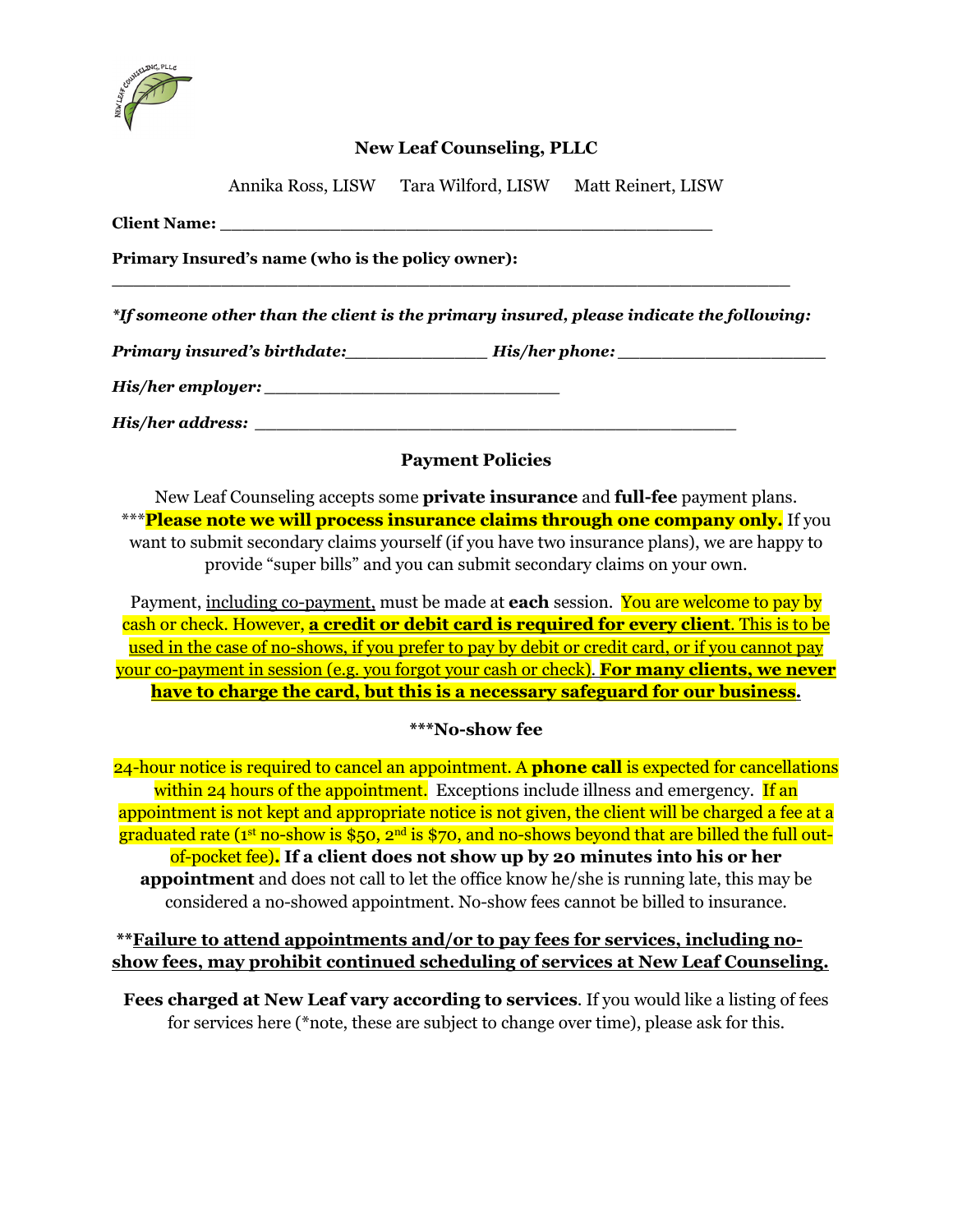

Indicate your payment preference by checking one:

\_\_\_\_\_ I would like to pay full-fee **(fill out "full fee clients" section only on next page).** I would like to use my insurance to pay **(fill out "Insurance clients" section only below).**

# **Insurance Clients**

## **Acknowledgement of New Leaf Counseling's Insurance Policy**

*\*By signing below, I show that I understand the following and agree to abide by the payment and billing policies of New Leaf Counseling:* 

- New Leaf Counseling, PLLC is an in-network provider for my insurance policy.
- Mental health benefits that are billed as an office visit are approved.
- The credentials LISW and LMHC are reimbursable.
- I know the **limited number of sessions** authorized per year as well as my coinsurance and deductible.
- **If my insurance is rejected for any reason, I am ultimately responsible for payment and will pay the full-fee amount, or will pay remaining costs not covered by insurance.**
- **I agree to notify New Leaf Counseling immediately of any changes to my insurance.**
- I authorize billing and limited release of protected health information to my insurance company and their payment to New Leaf Counseling, PLLC.
- I agree to provide payment at the time of service. If I do not provide payment at the time of service, my treatment may be suspended.

| Signed: |  |  |
|---------|--|--|
| Date:   |  |  |

# **Full-Fee Clients**

# **Acknowledgement of New Leaf Counseling's Private Pay Policy**

*\*By signing below, I show that I understand the following and agree to abide by the payment and billing policies of New Leaf Counseling:* 

- I agree to pay privately for counseling services.
- I understand that, should I start to use my insurance policy, that no previous sessions can be billed to my insurance.
- I agree to provide payment at the time of service. If I do not provide payment at the time of service, my treatment may be suspended. Signed:

Date:\_\_\_\_\_\_\_\_\_\_\_\_\_\_\_\_\_\_\_\_\_\_\_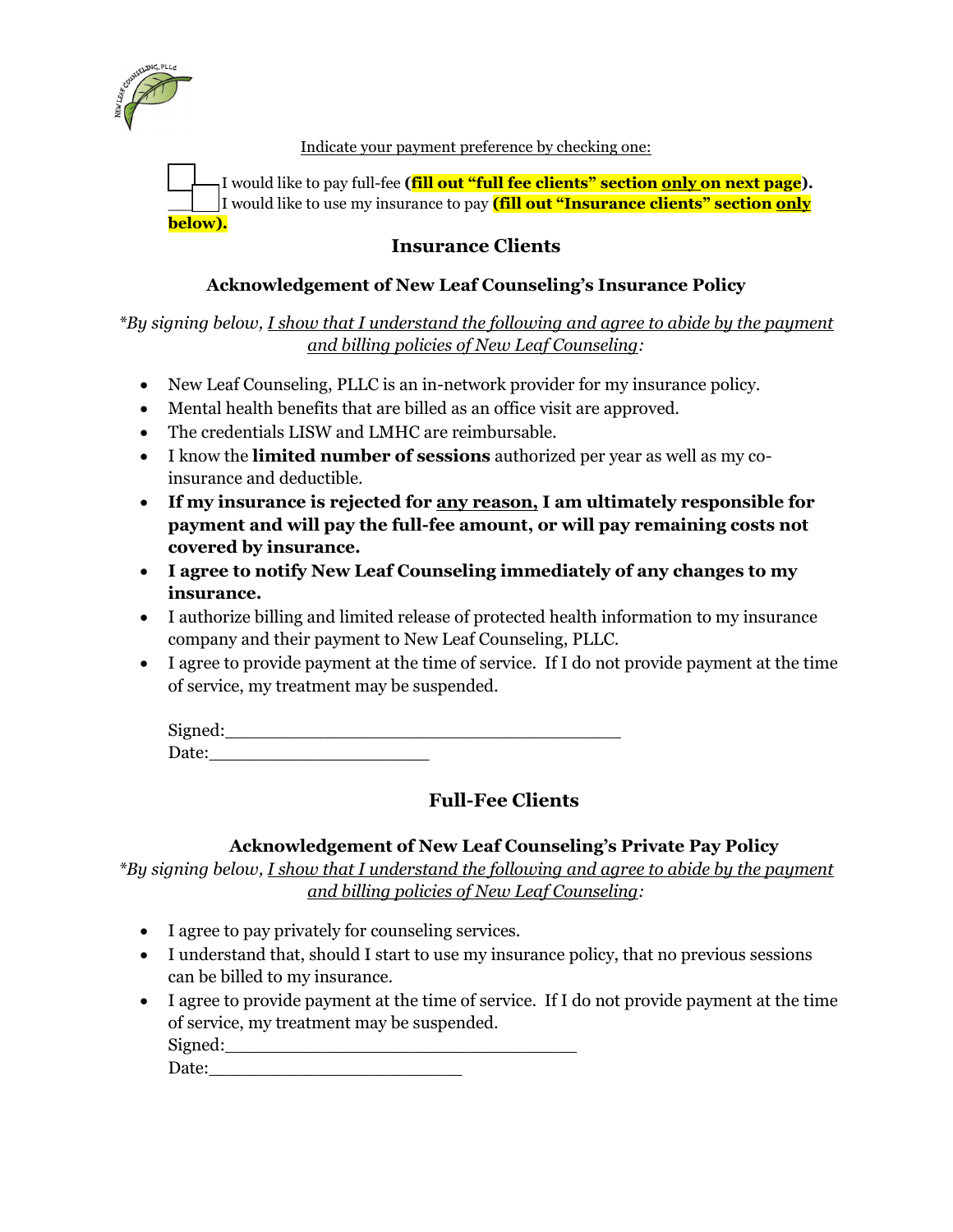

## **New Leaf Counseling, PLLC 910 23rd Ave Suite 100 Coralville, IA 52241**

# **CREDIT/DEBIT CARD AUTHORIZATION AND AGREEMENT**

*(Required for treatment)*

The purpose of this agreement is twofold.

**First**, in the unlikely event that you no-show an appointment, and don't respond to billing, this agreement will allow New Leaf to charge the card on file.

**Second**, if you prefer to pay for counseling services (co-payments, etc.) with a debit or credit card on a per visit basis**,** this will allow you to pay with a card without worrying about remembering to do so for each appointment.

**New Leaf Counseling, PLLC will not use your card information for any purpose other than stated here.** This agreement remains in effect for the course of treatment.

| Client Name: ___                                                                                                                   | Date: $\qquad \qquad$ |                                                                      |              |           |  |  |
|------------------------------------------------------------------------------------------------------------------------------------|-----------------------|----------------------------------------------------------------------|--------------|-----------|--|--|
|                                                                                                                                    |                       | Type of Card: ( ) VISA ( ) MASTERCARD ( ) DISCOVER ( ) AMER. EXPRESS |              |           |  |  |
|                                                                                                                                    |                       |                                                                      |              |           |  |  |
|                                                                                                                                    |                       |                                                                      |              | Exp Date: |  |  |
| <b>CVV number</b> (3 digit number in italics on the back of the card):<br><b>Cardholder's Billing Address for Card Statements:</b> |                       |                                                                      |              |           |  |  |
| <b>Street</b>                                                                                                                      |                       | City                                                                 | <b>State</b> | Zip Code  |  |  |
| <b>(Required)</b> Card holder's signature:________                                                                                 |                       |                                                                      |              |           |  |  |

*\*\*\*REQUIRED\*\*\*By signing above, I authorize New Leaf Counseling, PLLC to charge my debit or credit card for any applicable psychotherapy service fees not covered by insurance, including no-showed appointments, (graduated \$50/\$70/full-fee charge per missed appointment). Payments are made through Merchant Warehouse.*

**(Optional) Card holder's signature**:\_\_\_\_\_\_\_\_\_\_\_\_\_\_\_\_\_\_\_\_\_\_\_\_\_\_\_\_\_\_\_\_\_\_\_\_\_\_\_\_\_\_\_\_\_\_\_\_

*\*\*By signing above, I authorize New Leaf Counseling, PLLC to charge my debit or credit card for any applicable co-payments or full-fee appointments after each session.*

*If I have questions about charges, I agree to contact New Leaf Counseling at brent@newleafic.com or (319) 351-9731. I agree that I will not pursue a refund directly through my related financial institution.*